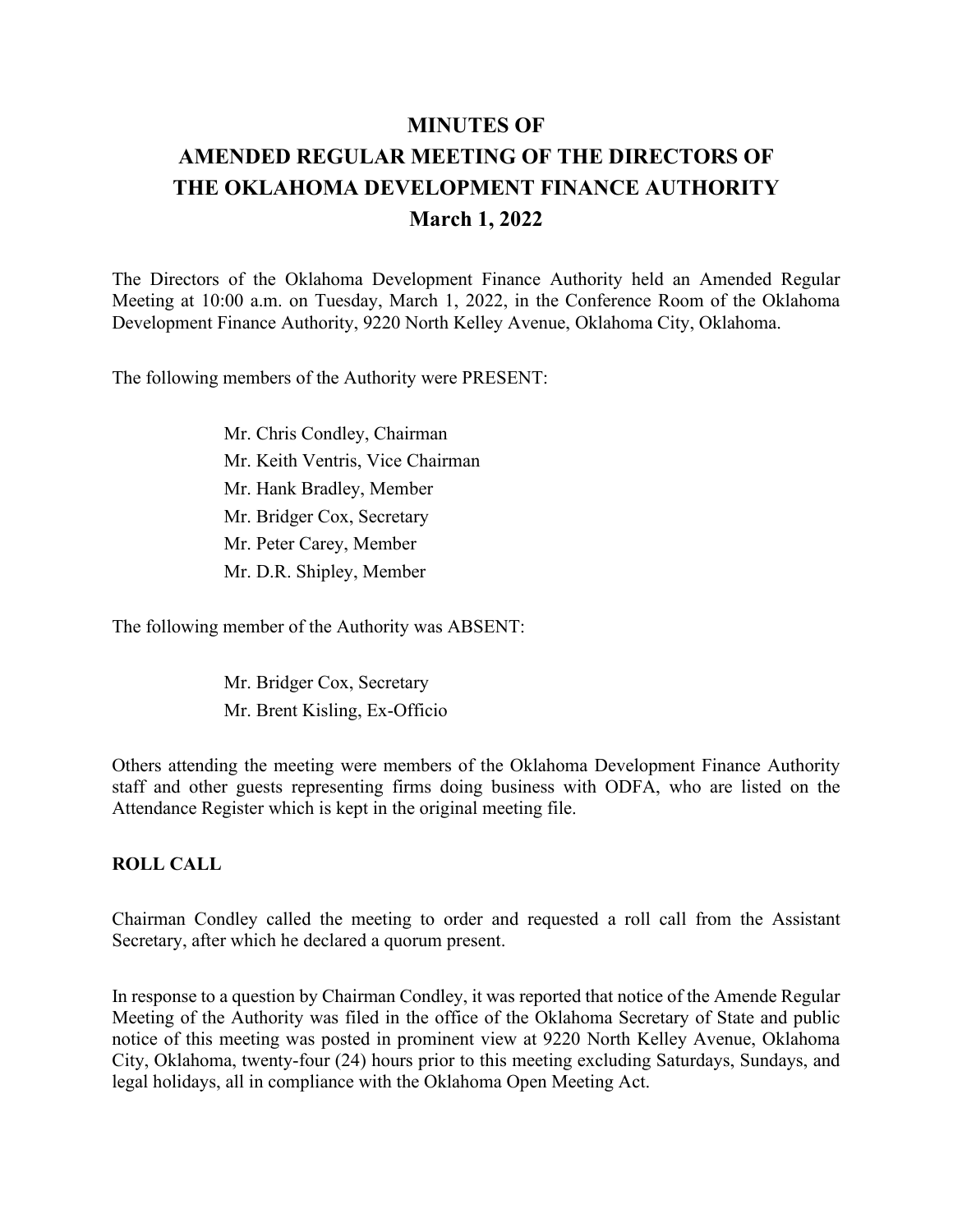# **APPROVAL OF MINUTES OF THE MEETING OF JANUARY 28, 2022**

Minutes of the meeting held January 28, 2022, had been sent electronically to the Board Members prior to the meeting and the reading was waived. Mr. Shipley made a motion to approve the minutes as transmitted. Mr. Carey seconded the motion. All members present voted Aye.

## **FINANCIAL REPORT**

Ms. Davis reported that the financials for the month ending January 31, 2022, were not available at the time we published the board packet. He just received them yesterday and staff has not completed reviewing them and would have them available for the March meeting.

# **NEW LOAN APPLICATIONS/PROJECTS**

# **A. Oklahoma Development Finance Authority (ODFA) – Not to exceed \$1,450,000,000 Ratepayer-Backed Bonds (Oklahoma Natural Gas), Series 2022**

*Discussion and possible with respect to a resolution authorizing the Oklahoma Development Finance Authority to issue its ratepayer-backed bonds (Oklahoma Natural Gas), Series 2022 (Federally Taxable) in the total aggregate principal amount not to exceed \$1,450,000,000 (the "Bonds"); authorizing the sale of the bonds at negotiated sale and waiving competitive bidding; approving a bond purchase agreement; approving an indenture of trust by and between the Authority and the trustee bank, whereby the Authority authorized issuance and delivery of the Bonds; approving and authorizing a securitization property purchase and sale agreement by and between the Authority and Oklahoma Natural Gas (the "Utility"); approving and authorizing a bill of sale by and between the Authority and the Utility; approving and authorizing a servicing agreement by and between the Authority and the Utility; providing that the organizational document creating the Authority is subject to the provisions of said bond indenture; approving the preliminary and final official statement pertaining to the bonds and authorizing distribution of the same; approving a continuing disclosure agreement; authorizing application and validation of the Bonds with the Supreme Court of the State of Oklahoma; approving and directing execution of the Bonds with the Supreme Court of the State of Oklahoma; approving and directing execution of the Bonds and other documents relating to the transaction; and containing other provisions relating thereto.*

Mr. Davis stated that before he goes into Agenda Item A., he will discuss the background of the projects. The OG&E utility securitization bonds were authorized in December, and today we will discuss the three remaining projects that are in process. There may also be one additional application from a gas utility provider, Arkansas Oklahoma Gas, that provides utilities to rural areas with a small customer base. As of now they have not filed an application with the corporation commission. Mr. Davis stated that he has previously provided a lot of background information on how we got here, what caused it and what the next steps are so he will not go through all of that again. Mr. Davis brought the board members up to date on where the OG&E transaction is and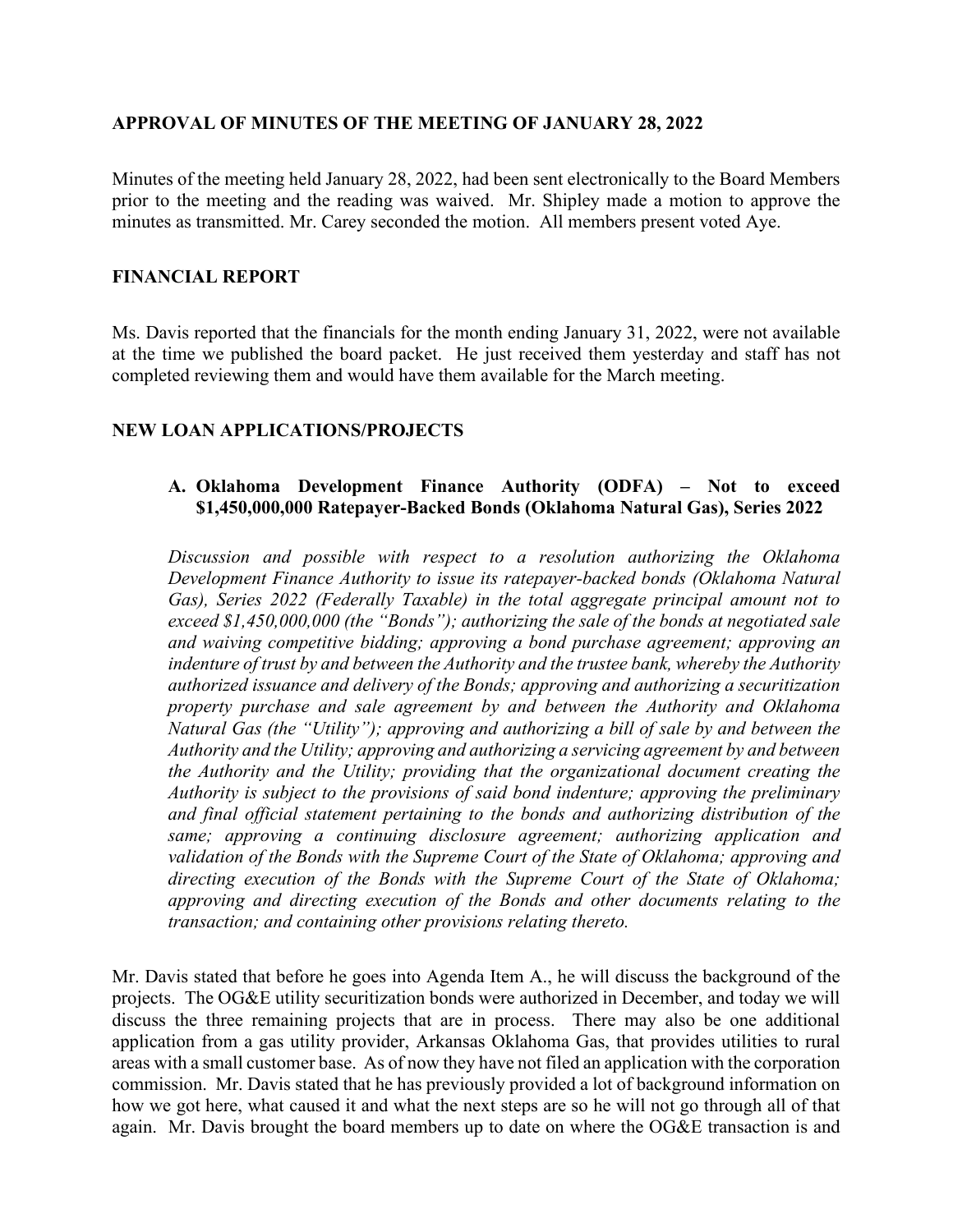what the path has looked like. These next three agenda items will look a lot like what is happening to the OG&E bonds.

On December  $21^{st}$ , the Board voted to authorize the issuance and December  $22^{nd}$  the Council of Bond Oversight met and approved the issuance of the OG&E bonds. That afternoon, Jered Davidson with the Public Finance Law Group filed a validation petition to the Oklahoma Supreme Court which is a required approval that is needed by statute. This is the prudent thing to do if you are going to sell bonds because investors want to know if they are constitutional or not. On January  $26<sup>th</sup>$  he attended the referee hearing at the Supreme Court. On February 9<sup>th</sup> one of the newest judges on the bench, recused herself from the OG&E case. Mr. Davis believes maybe there was a financial interest conflict. According to OSCN on February 14th the case was assigned to the Supreme Court and on the  $16<sup>th</sup>$ , there was an order asking the Oklahoma Attorney General to indicate whether they were going to intervene in the case or not. The Attorney Generals office had until March  $1<sup>st</sup>$  to make that decision. Mr. Davis stated that he might hear something on this by the end of the day. If the Attorney General is going to intervene with the OG&E case, they must have a brief filed by April  $1<sup>st</sup>$ . In the event they do file a brief, ODFA and any protestants will have 15 days to file a brief. Mr. Davis added that we are in a holding pattern waiting for the judication of the Supreme Court. There was another case that was filed on January 18<sup>th</sup> at the Supreme Court. This case number is 120157 and it is a ratepayer protest. It is asking the courts to look at the constitutionality, the sale of state debt without a vote of the people and disapproval of any bonds under Senate Bill 1050. The OG&E case is specifically for the OG&E issuance and there are protests there as well.

The case 120157 is a stand-alone case and is a challenge to the program and its entirety. ODFA had until February  $8<sup>th</sup>$  to file a response to the case and a response was filed on February  $7<sup>th</sup>$ . The Supreme Court has asked the Attorney General to indicate whether they will intervene or not. The Attorney General has until March 15<sup>th</sup> to respond. If they do intervene, they will have until April  $15<sup>th</sup>$  to file a brief. If they do file a brief, the Authority and protestants will have 15 days to file briefs. The three items on the agenda today are for Oklahoma Natural Gas, PSO and Summit. Mr. Davis stated that Centerpoint is the predecessor throughout this process, and they have been going through an acquisition by Summit. The legal documents are being drawn up with Summit.

Mr. Davis stated that he is asking the Board for authorization to issue these utility securitization bonds. On March  $10<sup>th</sup>$ , these bonds will also be on the Council of Bond Oversight's agenda for approval. If they are approved each issue will then go to the Oklahoma Supreme Court for validation.

Item A is for the Oklahoma Natural Gas to issue an amount not to exceed \$1,450,000,000. These bonds will be a 25-year term as laid out in the financing order. Mr. Davis added that bond counsel Jered Davidson with the Public Finance Law Group is available for questions as well.

Mr. Davidson reiterated that ODFA does not dictate the terms of any of these bonds. The Corporation Commission has done a full prudency review and analyzed the applications for each utility and sets forth the amounts that they can recover. The next phase of the process each of these series will have to go before the Supreme Court so all three of these issues will be filed with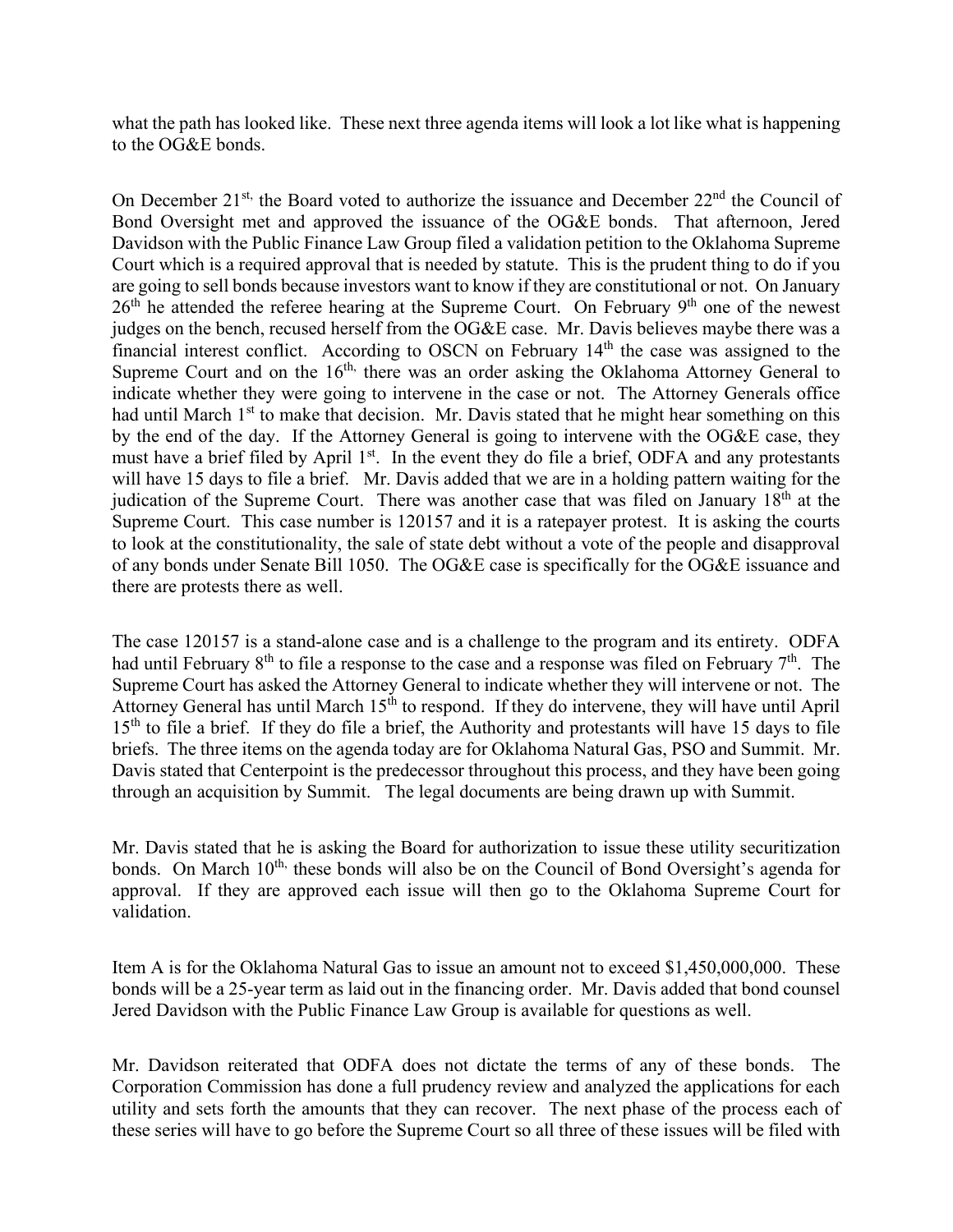them after the Council of Bond Oversight approval. If we do receive Supreme Court validation it might be 30 to 45-day timeline to issue the bonds. Mr. Davidson is hopeful to have all the transactions completed by fall.

Lastly, Mr. Davis added that in order for the Corporation Commission to issue a financing order and for ODFA to utilize Senate Bill 1050 it must be proven that this financing offers substantial savings to the utility ratepayers. The comparison is the cost to recapture these corporations issuing corporate debt. In recent utility securitizations he has seen 2.15% versus the corporate bond of 8 to 10%.

Mr. Shipley made a motion to approve the project. Mr. Carey seconded the motion. Upon Roll Call, the vote was as follows:

| AYE: | Bradley, Carey, Condley, Shipley, Ventris |
|------|-------------------------------------------|
| NAY: | <b>NONE</b>                               |

# **B. Oklahoma Development Finance Authority (ODFA) – Not to exceed \$725,000,000 Ratepayer-Backed Bonds (Public Service Company of Oklahoma), Series 2022**

*Discussion and possible with respect to a resolution authorizing the Oklahoma Development Finance Authority to issue its ratepayer-backed bonds (Public Service of Oklahoma), Series 2022 (Federally Taxable) in the total aggregate principal amount not to exceed \$725,000,000 (the "Bonds"); authorizing the sale of the bonds at negotiated sale and waiving competitive bidding; approving a bond purchase agreement; approving an indenture of trust by and between the Authority and the trustee bank, whereby the Authority authorized issuance and delivery of the Bonds; approving and authorizing a securitization property purchase and sale agreement by and between the Authority and Public Service of Oklahoma (the "Utility"); approving and authorizing a bill of sale by and between the Authority and the Utility; approving and authorizing a servicing agreement by and between the Authority and the Utility; providing that the organizational document creating the Authority is subject to the provisions of said bond indenture; approving the preliminary and final official statement pertaining to the bonds and authorizing distribution of the same; approving a continuing disclosure agreement; authorizing application and validation of the Bonds with the Supreme Court of the State of Oklahoma; approving and directing execution of the Bonds with the Supreme Court of the State of Oklahoma; approving and directing execution of the Bonds and other documents relating to the transaction; and containing other provisions relating thereto.*

Mr. Davis stated that all the discussion that was made for item A applies for this item as well. This is for the Public Service Company of Oklahoma, and he is asking for authorization of the bonds and not to exceed \$725,000,000. This project has a 20-year term per the financing order. The financing order was approved on February  $10<sup>th</sup>$ . Mr. Davis stated that again this had the same vote as OG&E and ONG where the Corporation Commission voted with a 2-1 vote with Commissioner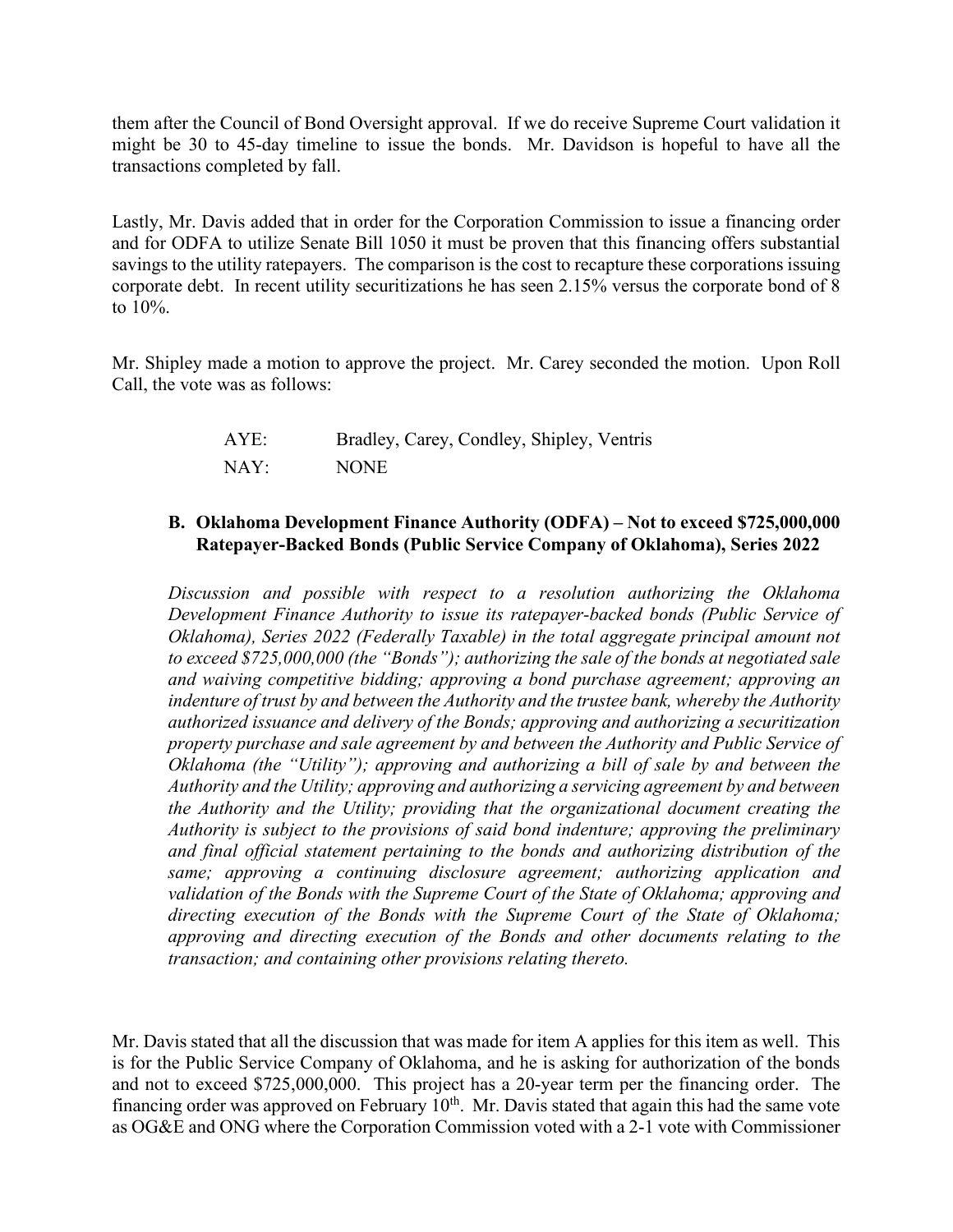Anthony voting no. There is a 30-day window to protest the Corporation Commission action and the deadline would be March  $12<sup>th</sup>$ .

Mr. Carey made a motion to approve the project. Mr. Shipley seconded the motion. Upon Roll Call, the vote was as follows:

| AYE: | Bradley, Carey, Condley, Shipley, Ventris |
|------|-------------------------------------------|
| NAY: | <b>NONE</b>                               |

## **C. Oklahoma Development Finance Authority (ODFA) – Not to exceed \$95,000,000 Ratepayer-Backed Bonds (Summit Utilities Oklahoma), Series 2022**

*Discussion and possible with respect to a resolution authorizing the Oklahoma Development Finance Authority to issue its ratepayer-backed bonds (Summit Utilities Oklahoma), Series 2022 (Federally Taxable) in the total aggregate principal amount not to exceed \$95,000,000 (the "Bonds"); authorizing the sale of the bonds at negotiated sale and waiving competitive bidding; approving a bond purchase agreement; approving an indenture of trust by and between the Authority and the trustee bank, whereby the Authority authorized issuance and delivery of the Bonds; approving and authorizing a securitization property purchase and sale agreement by and between the Authority and Summit Utilities Oklahoma (the "Utility"); approving and authorizing a bill of sale by and between the Authority and the Utility; approving and authorizing a servicing agreement by and between the Authority and the Utility; providing that the organizational document creating the Authority is subject to the provisions of said bond indenture; approving the preliminary and final official statement pertaining to the bonds and authorizing distribution of the same; approving a continuing disclosure agreement; authorizing application and validation of the Bonds with the Supreme Court of the State of Oklahoma; approving and directing execution of the Bonds with the Supreme Court of the State of Oklahoma; approving and directing execution of the Bonds and other documents relating to the transaction; and containing other provisions relating thereto.*

Mr. Davis stated that this is the last item for the utility securitization act. The Authority is asking for authorization not to exceed \$95,000,000 Ratepayer-Backed Bonds for the benefit of Summit Utilities Oklahoma. The financing order was also approved on February  $10<sup>th</sup>$ . Unlike the Corporation Commission action on OG&E, ONG and PSO, two of the Corporation Commissioners voted yes and Mr. Anthony did not vote. Mr. Anthony did not provide a dissenting opinion for Summit.

Mr. Carey made a motion to approve the project. Mr. Shipley seconded the motion. Upon Roll Call, the vote was as follows:

| AYE: | Bradley, Carey, Condley, Shipley, Ventris |
|------|-------------------------------------------|
| NAY: | NONE.                                     |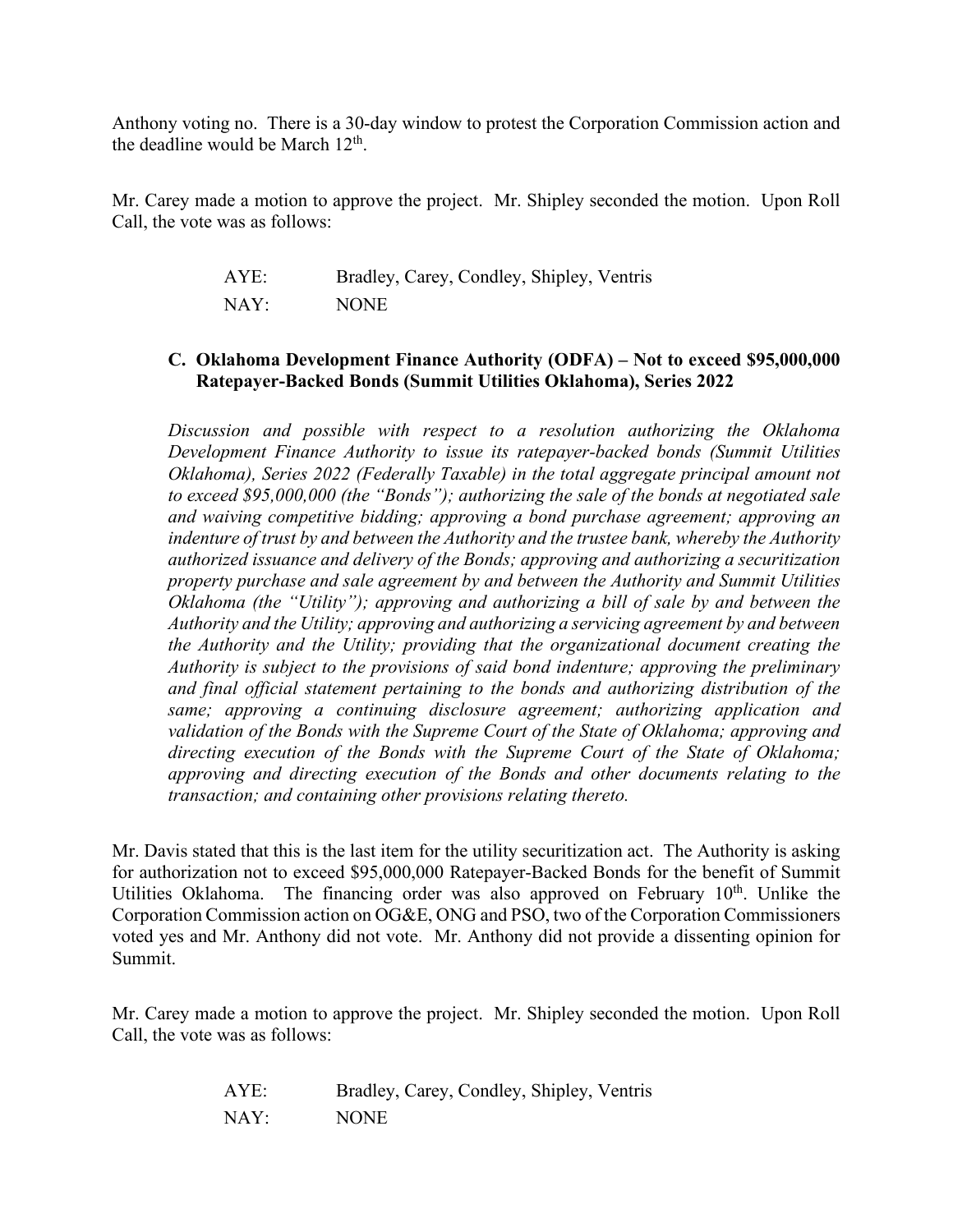# **D. Oklahoma Development Finance Authority (ODFA) – \$1,200,000 Oklahoma Community Economic Development Pooled Finance Act Award (Town of Goldsby), Series 2022**

*Discussion and possible with respect to a resolution acknowledging receipt of a Determination Letter from the Oklahoma Department of Commerce ("ODOC Determination Letter"); implementing the financial incentive described in the ODOC Determination Letter, namely, the Oklahoma Community Economic Development Pooled Finance Act (Town of Goldsby Project), Series 2022, in an aggregate principal amount estimated at \$1,200,000 (the "Award"); approving and authorizing the execution and delivery of a Funding Agreement and other related documents; and containing additional matters relating thereto.*

Mr. Stoner stated that a summary was provided on page 20 of the Board packets. This program is the Oklahoma Department of Commerce's Business Expansion Incentive Program. An application is made to the Department of Commerce and their research division determine if there is a net positive benefit for the State before it comes to the ODFA Board. This is nearly a \$5 million project for a water treatment facility.

Mr. Stoner introduced Mr. Adam Vossen, Town Administrator along with the Mayor of Goldsby. Mr. Vossen gave a presentation over the Town of Goldsby to the board members.

Mr. Stoner added that this is a P3 infrastructure incentive which allows ODFA to capture withholding taxes to support the incentive award up to a 3-year period.

Mr. Ventris made a motion to approve the project. Mr. Shipley seconded the motion. Upon Roll Call, the vote was as follows:

> AYE: Bradley, Carey, Condley, Shipley, Ventris NAY: NONE

## **REVIEW AND POSSIBLE APPROVAL OF TRAVEL CLAIMS**

Mr. Shipley made a motion to approve the travel claims. Mr. Carey seconded the motion. All members present voted AYE.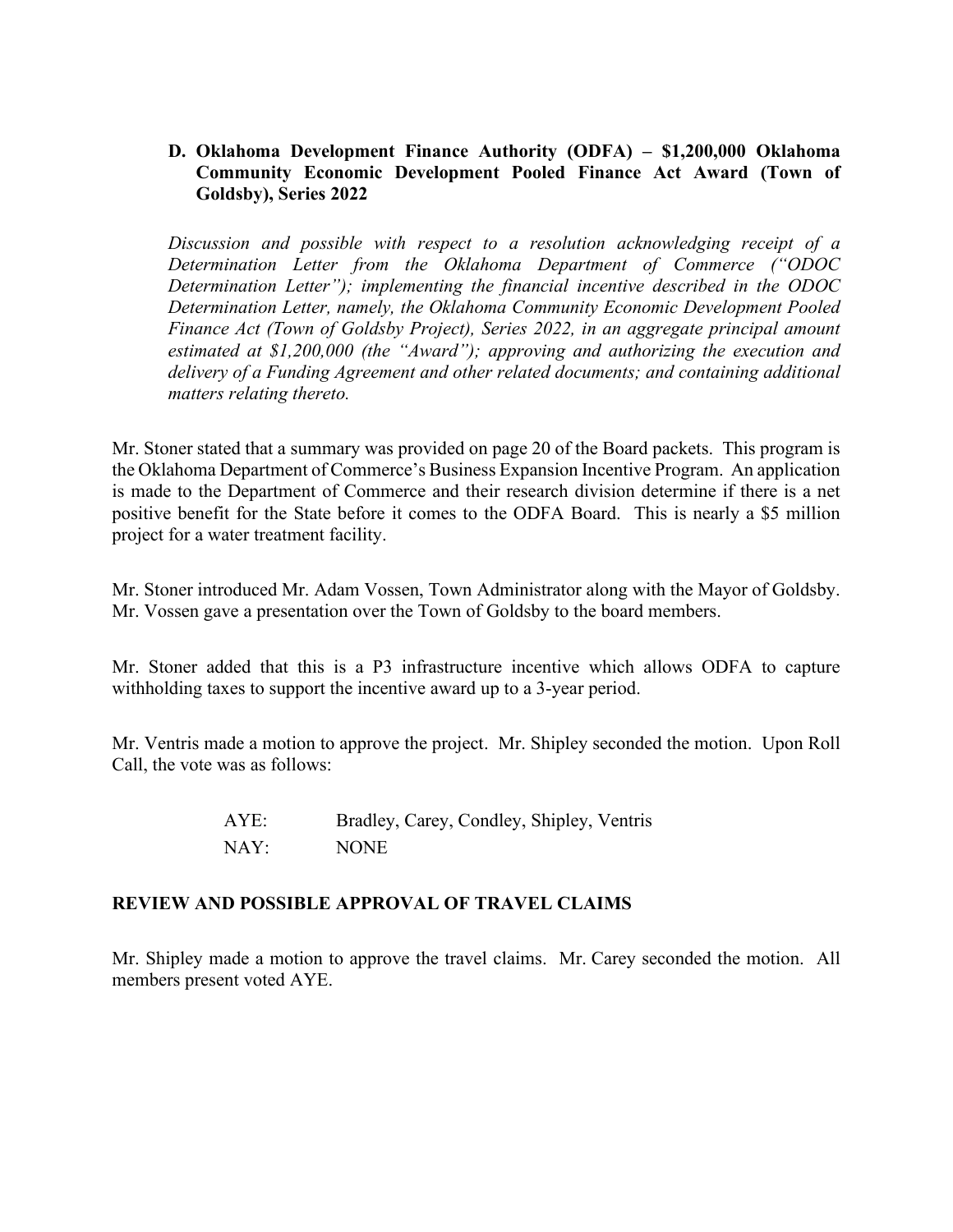#### **PRESIDENT'S REPORT**

Mr. Davis reported that on pages 21-22 is the Authorities Operation and Business Development Report. ODFA is actively managing thirty-one projects in the Business Expansion Incentive Program which includes P3. This incentive program has the capacity of \$200 million to incentivize economic development and infrastructure. There is \$35 million out for the thirty-one projects and there is \$165 million that is still available out of this \$200 million pool.

The Oklahoma Innovation Expansion was the follow-up to the 2020 Bounce Back Program (COVID response) these were smaller incentives provided to Oklahoma businesses anywhere from \$25,000 to \$150,000 that was paid out to companies monthly. There were 105 awards for \$7.5 million and to date there is has been \$5.59 million total payments made through February with \$1.03 million remaining to collect and disburse. The 2021 program will end June 2022, it ran for 12 months. ODFA is actively working with the Oklahoma Department of Commerce, Oklahoma Manufacturing Alliance, Select Oklahoma, and metro Chambers to promote the next expansion program. The application window will be from April 4<sup>th</sup> and will close April 15<sup>th</sup>. Mr. Davis added that there is a lot of excitement about the program and this program has opened the doors to many manufacturers across the state. Mr. Stoner and Ms. Harris have done a great job getting in front of the companies and it has opened opportunities for the businesses to utilize the authorities' programs.

Mr. Davis stated that in January the Board authorized the issuance of real property projects under the Oklahoma State Regents Higher Ed Master Lease Real Property Program and not to exceed \$200 million. Mr. Davis stated that we will not get close to that number and have not for quite a few years. The Board also authorized the issuance of the Master Lease Equipment program not to exceed the statutory cap of \$50 million. The real property projects have been submitted to the state legislature for approval and he has received the approved list. There are five refunding projects for \$35.7 million and twelve new money projects for \$57.3 million. These projects are from Northeastern State University, OSU Center for Health in Tulsa, OU has a handful of projects. Mr. Davis did not anticipate having this many possible projects and he is a little concerned about the refunding projects because of the interest rates. He will monitor the interest rate and projects and see what they will look like.

Mr. Davis added that this is the season for legislation, and he is following economic development legislation. The Department of Commerce has seven request bills that he will be tracking as well as administration of being a government entity. This Thursday is the deadline for bills to be moved out of the committees of the house of origin. This Friday he expects to have a better picture of what is real and what is left.

Mr. Davis stated that this concluded the President's Report. Chairman Condley made note that no formal action was taken during the President's report.